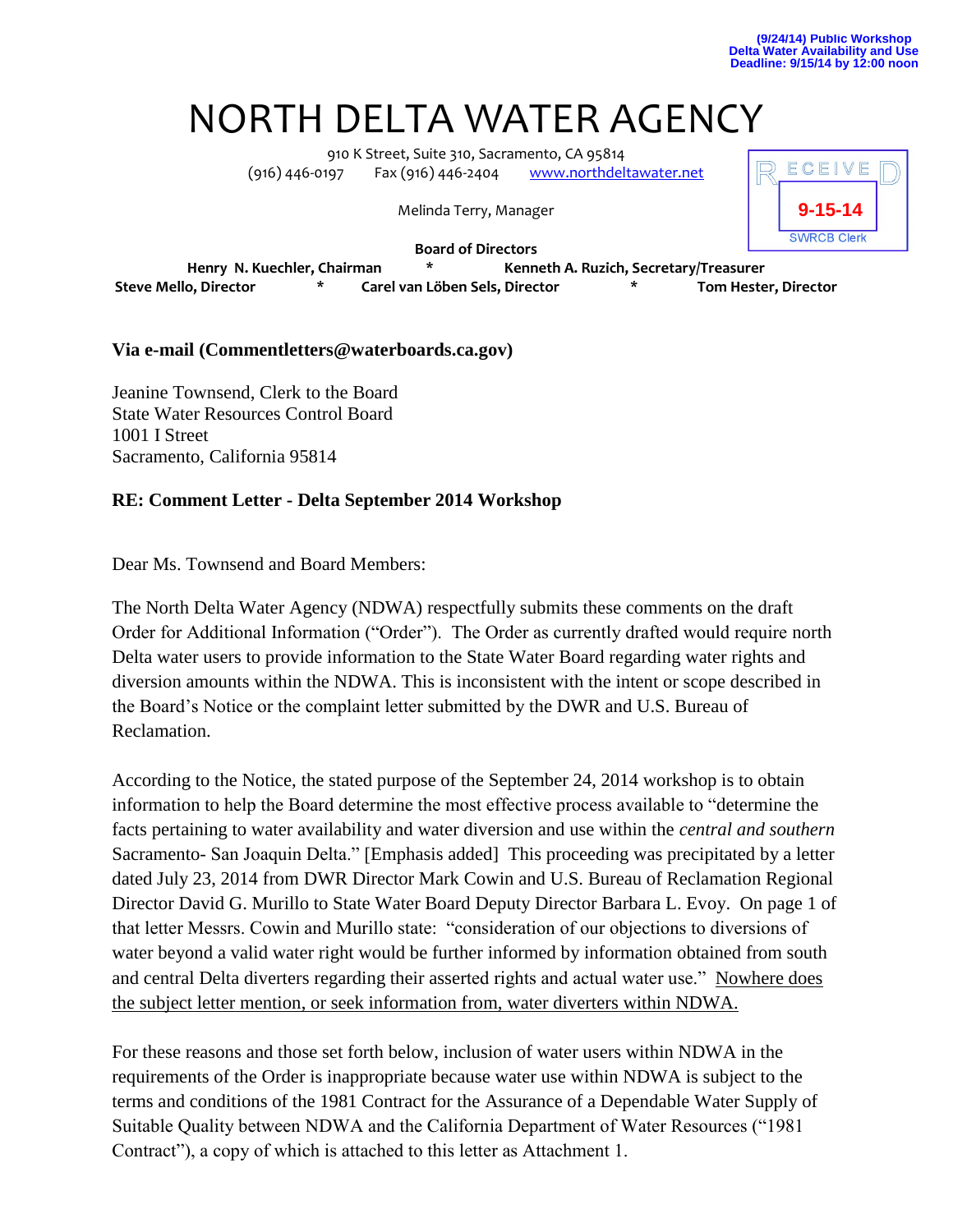The 1981 Contract, among other things, requires DWR to: 1) maintain water quality within North Delta equal to the better of water quality objectives established by the State Water Board or the water quality criteria set forth in the 1981 Contract; 2) avoid conveying State Water Project water in a way that would be to the detriment of water users within NDWA boundaries; and 3) furnish "such water as may be required within the Agency to the extent not otherwise available under the water rights of water users." As consideration for these contractual protections, NDWA makes a substantial annual payment to DWR.

In addition, the 1981 Contract acknowledges Agency landowners' water rights by stating "[t]he State recognizes the right of the water users of the Agency to divert from the Delta channels for reasonable and beneficial uses . . ." and obligates the State of California to "[d]efend affirmatively as reasonable and beneficial" the release of SWP stored water in order to "[p]rovide and sustain the qualities established in this contract . . .." The Contract further prevents the State from examining such uses of SWP water unless a court determines "[t]hat all uses of water exported from the Delta by the State and by the United States, for agricultural, municipal, and industrial purposes are reasonable and beneficial, and that irrigation practices, conservation efforts, and groundwater management within areas served by such exported water should be examined in particular." Additionally, during "Phase IV" of the water right hearings that led up to Water Right Decision No. 1641, DWR acknowledged its responsibilities to NDWA by means of a Memorandum of Understanding dated May 26, 1998. The 1981 Contract and MOU both remain in full force and effect.

The State Water Board's Order seems to ignore the assurances provided by DWR in the 1981 Contract. Indeed, page 3 of the Order states that the Order applies to: "[a]ll pre-1914 and riparian water rights holders in the Sacramento-San Joaquin Delta, including but not limited to those identified in Attachment A and Attachment B." This would appear to include water right holders within North Delta Water Agency.

Recognizing the State of California is facing extraordinary drought conditions, the NDWA does not intend to focus on its own water supply needs to the exclusion of the legitimate needs and rights of other water users. Rather, the NDWA seeks to ensure the State Water Board discharges its legal responsibilities in a manner that is consistent with the State of California's existing contractual commitments and applicable law, including the contractual right of north Delta water users to continue diverting water within its boundaries pursuant to the 1981 Contract.

In summary, the NDWA requests the State Water board modify its proposed Order to: (i) eliminate all reporting requirements for water users within NDWA; (ii) expressly recognize the right of water users within NDWA to continue to divert water pursuant to the 1981 Contract; and (iii) reiterate the statement contained in the footnote in the May 2, 2014 TUCP order,<sup>1</sup> which

 $\overline{a}$ 

http://www.waterboards.ca.gov/waterrights/water\_issues/programs/drought/docs/tucp/050214\_tucp\_order.pdf

 $1$  May 2, 2014 "Order Modifying And Renewing An Order That Approved A Temporary Urgency Change In License And Permit Terms And Conditions Requiring Compliance With Delta Water Quality Objectives In Response To Drought Conditions." Available at: